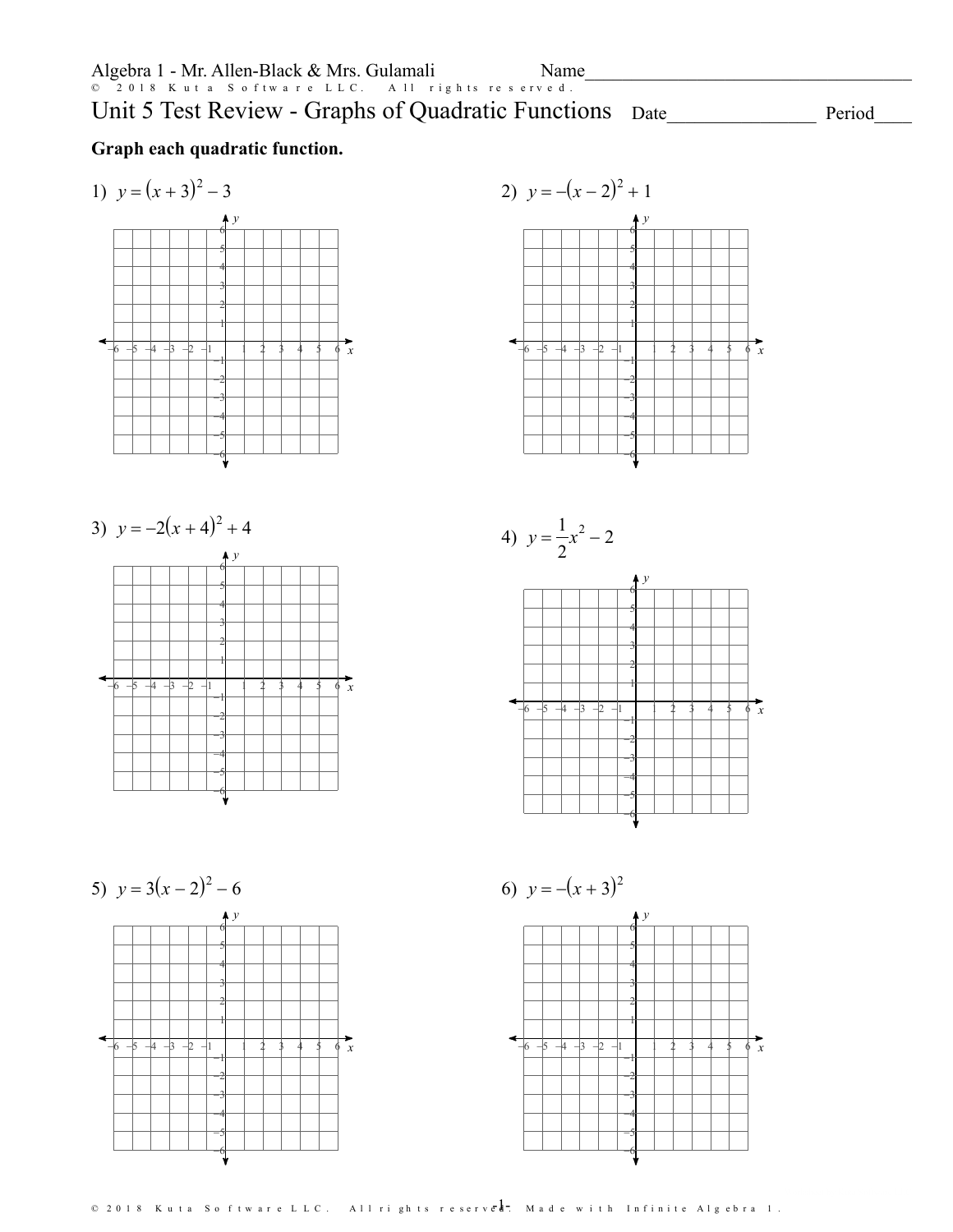# **Write the equation of the given parabola in VERTEX FORM.**











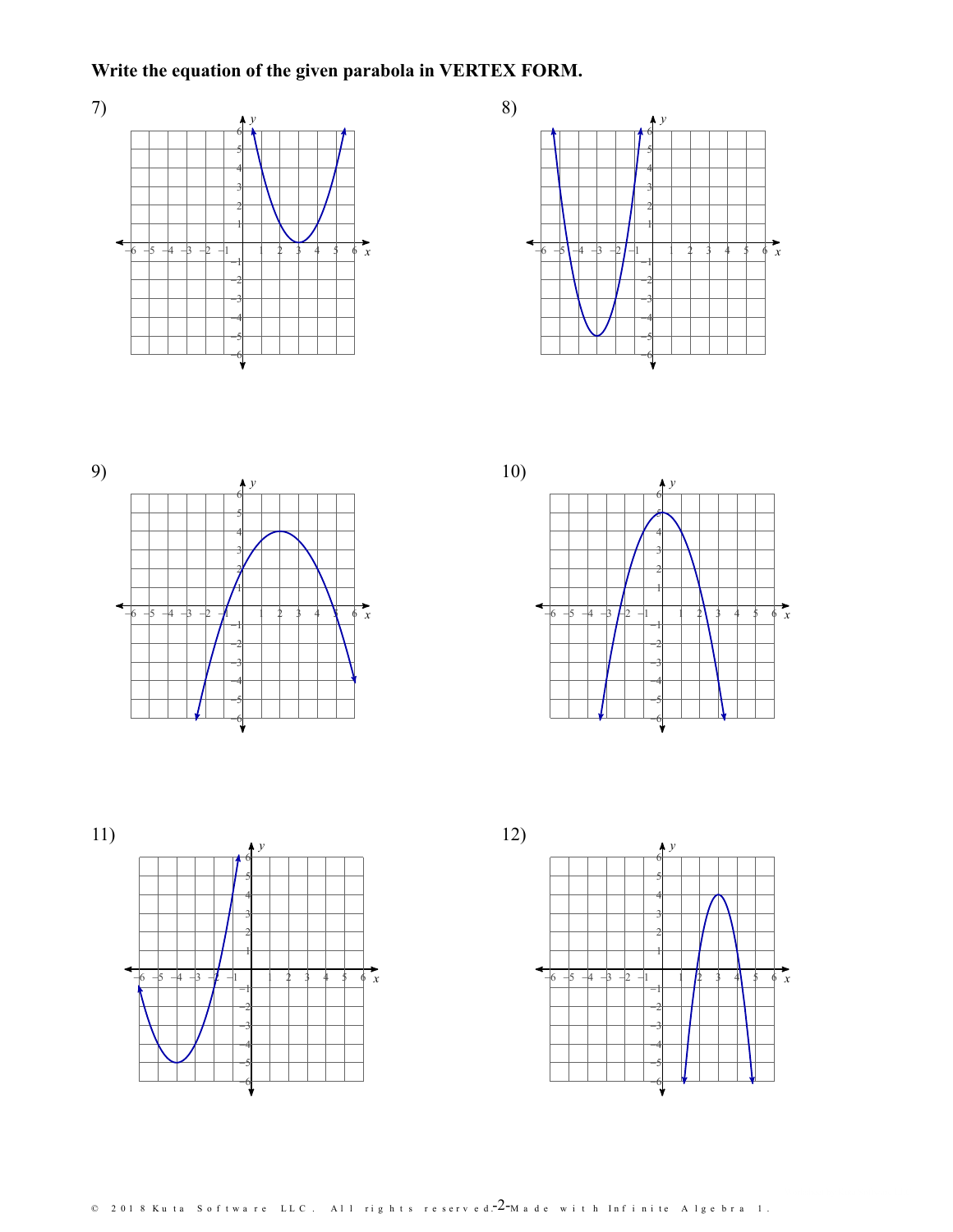### Convert the quadratic function to Standard Form.

13) 
$$
y = (x+3)^2 - 2
$$
  
14)  $y = -2(x+1)^2 + 3$ 

15) 
$$
y = \frac{1}{2}(x-4)^2 + 2
$$
  
16)  $y = 3(x+2)^2 - 5$ 

Find the vertex of each parabola, and then write the equation in vertex form.

17) 
$$
y = x^2 + 6x + 11
$$
  
18)  $y = 2x^2 + 8x + 7$ 

19) 
$$
y = -2x^2 + 12x - 14
$$
  
20)  $y = 3x^2 + 18x + 31$ 

## Sketch the graph of each function.





 $\odot$  2018 Kuta Software LLC. All rights reserv $3d$ . Made with Infinite Algebra 1.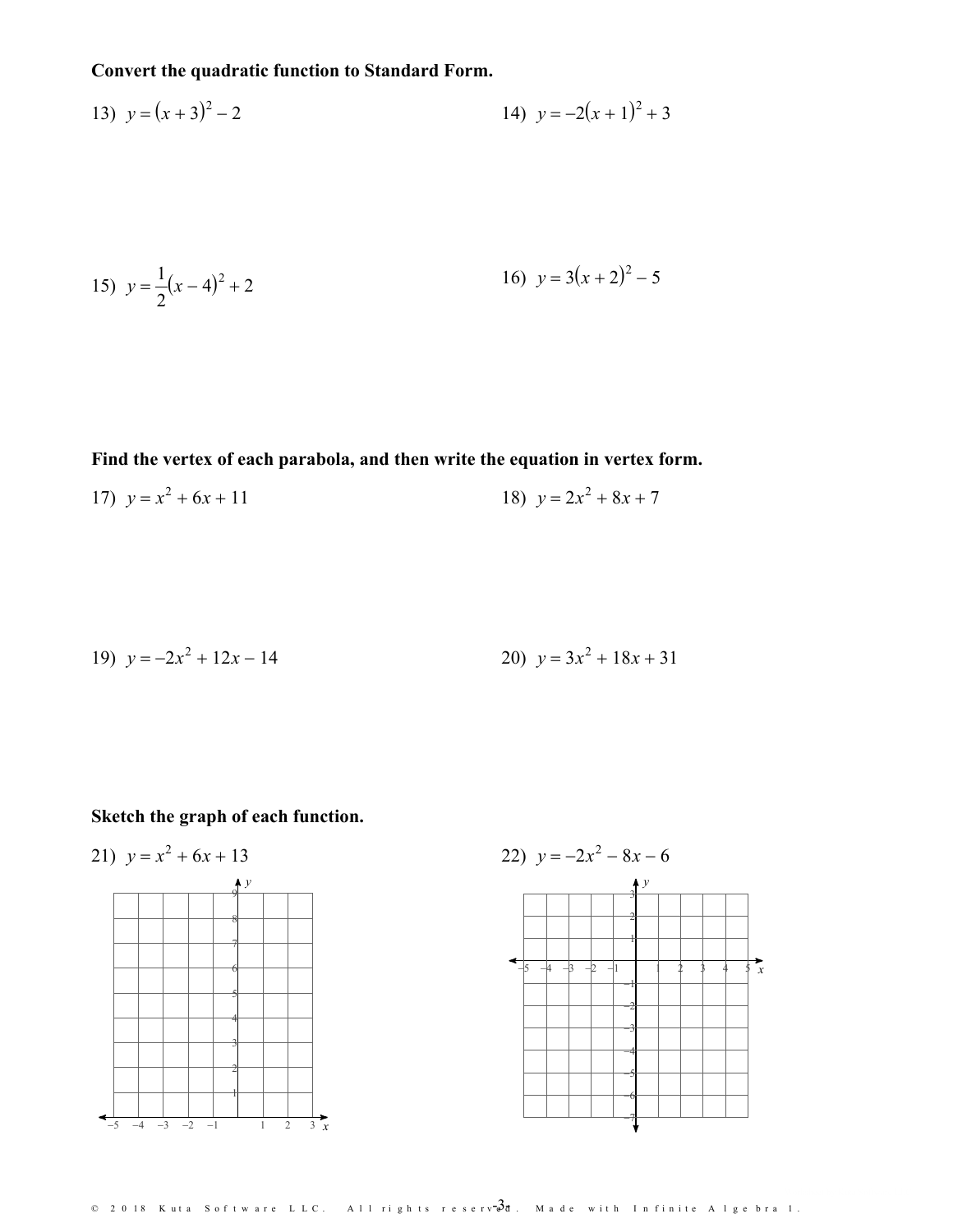

# Sketch the graph of each function. Don't forget about the shading.





27)  $y < -2x^2 - 8x - 12$ 



28)  $y \le x^2 + 8x + 17$ 

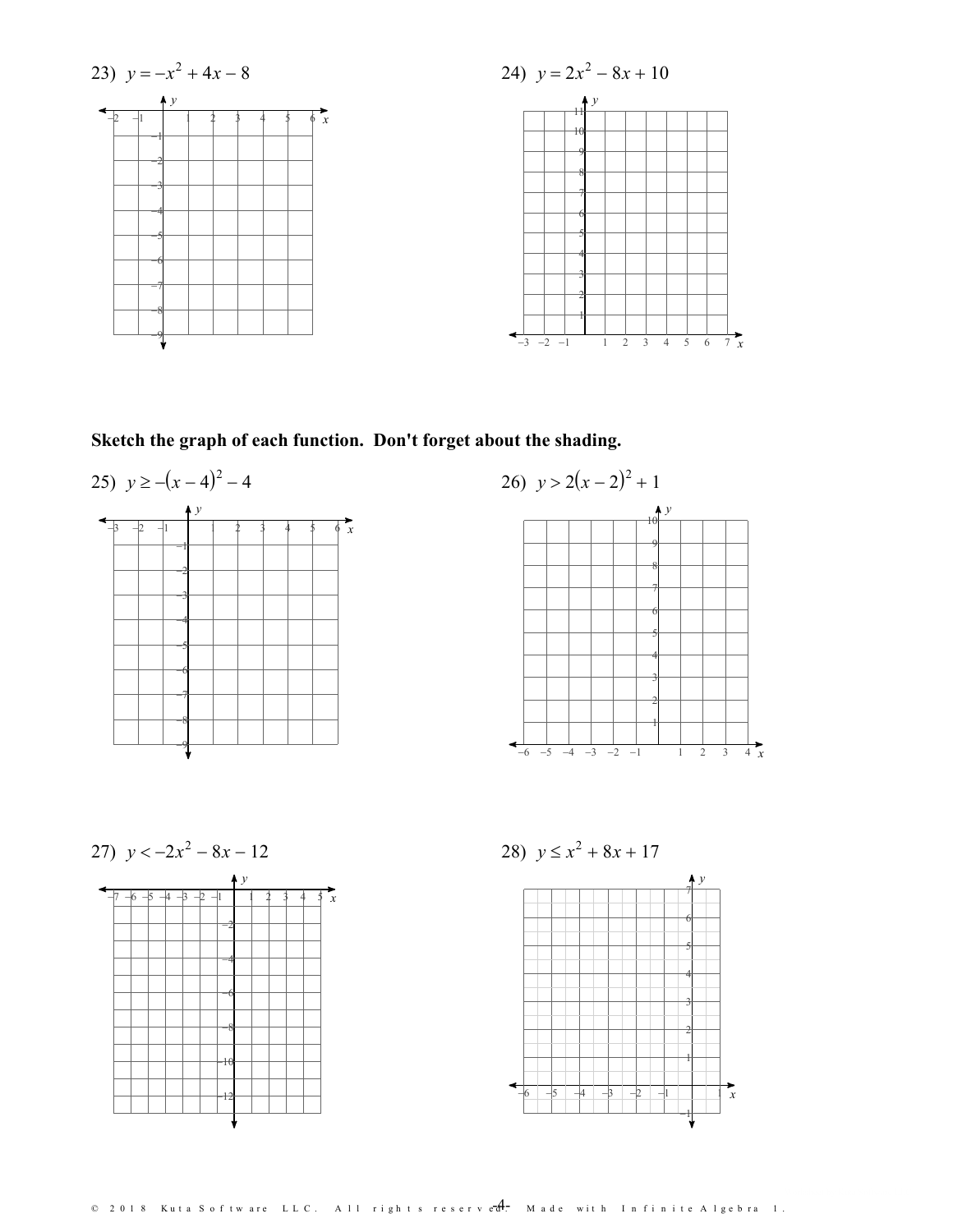# Unit 5 Test Review - Graphs of Quadratic Functions Date

Period

### **Graph each quadratic function.**











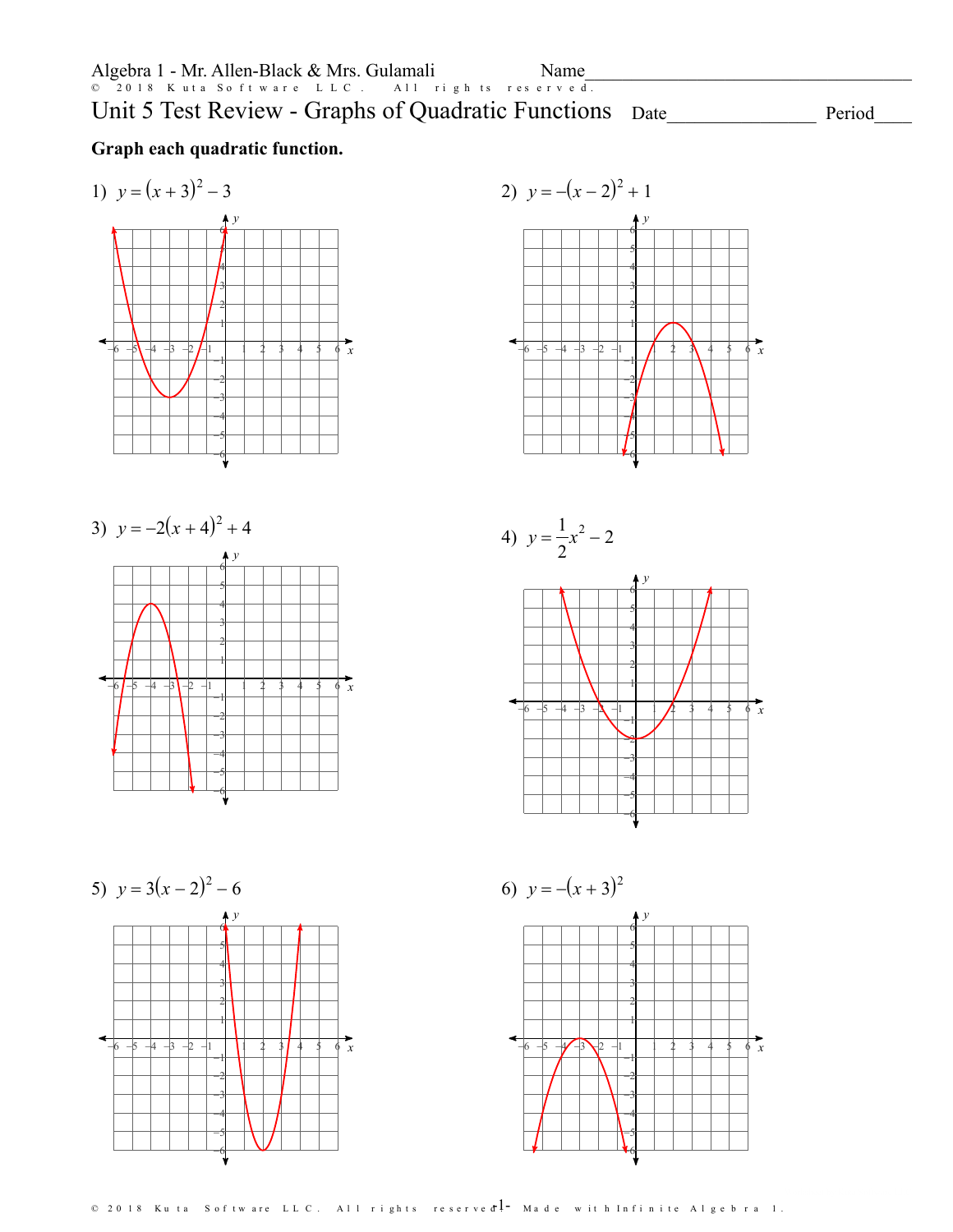### **Write the equation of the given parabola in VERTEX FORM.**













© 2018 Kuta Software LLC. All rights reserved  $2$  – Made with Infinite Algebra 1.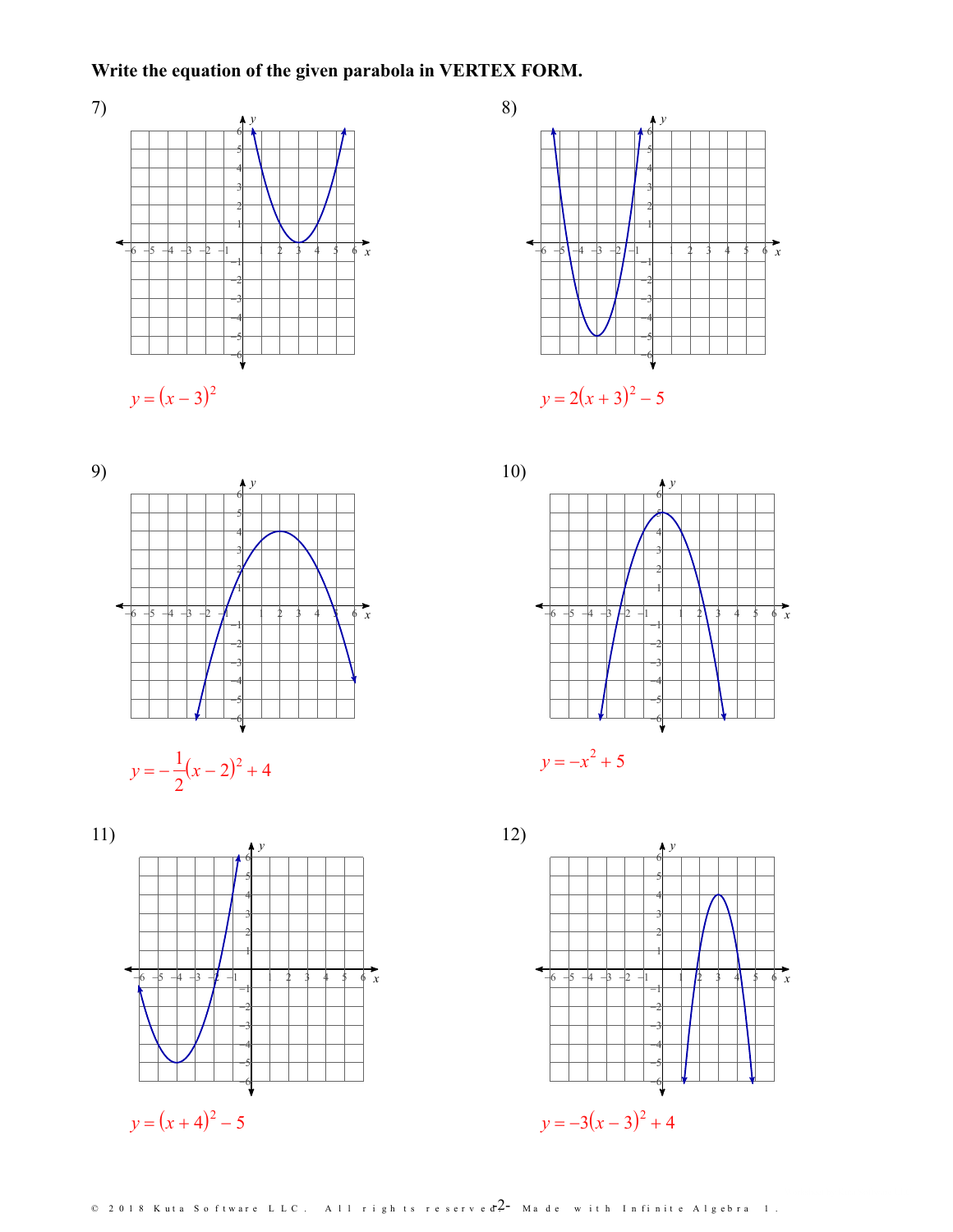### **Convert the quadratic function to Standard Form.**

13) 
$$
y = (x+3)^2 - 2
$$
  
\n $y = x^2 + 6x + 7$   
\n14)  $y = -2(x+1)^2 + 3$   
\n $y = -2x^2 - 4x + 1$ 

15) 
$$
y = \frac{1}{2}(x-4)^2 + 2
$$
  
\n $y = \frac{1}{2}x^2 - 4x + 10$   
\n16)  $y = 3(x+2)^2 - 5$   
\n $y = 3x^2 + 12x + 7$ 

**Find the vertex of each parabola, and then write the equation in vertex form.**

17) 
$$
y = x^2 + 6x + 11
$$
  
\n $(-3, 2); y = (x + 3)^2 + 2$   
\n18)  $y = 2x^2 + 8x + 7$   
\n $(-2, -1); y = 2(x + 2)^2 - 1$ 

19) 
$$
y = -2x^2 + 12x - 14
$$
  
\n20)  $y = 3x^2 + 18x + 31$   
\n3, 4);  $y = -2(x-3)^2 + 4$   
\n4.  $(-3, 4)$ ;  $y = 3(x+3)^2 + 4$ 

## **Sketch the graph of each function.**





 $\textcircled{\tiny{2018}}$  Kuta Software LLC. All rights reserv $\textcircled{\tiny{3}}$ r. Made with Infinite Algebra 1.